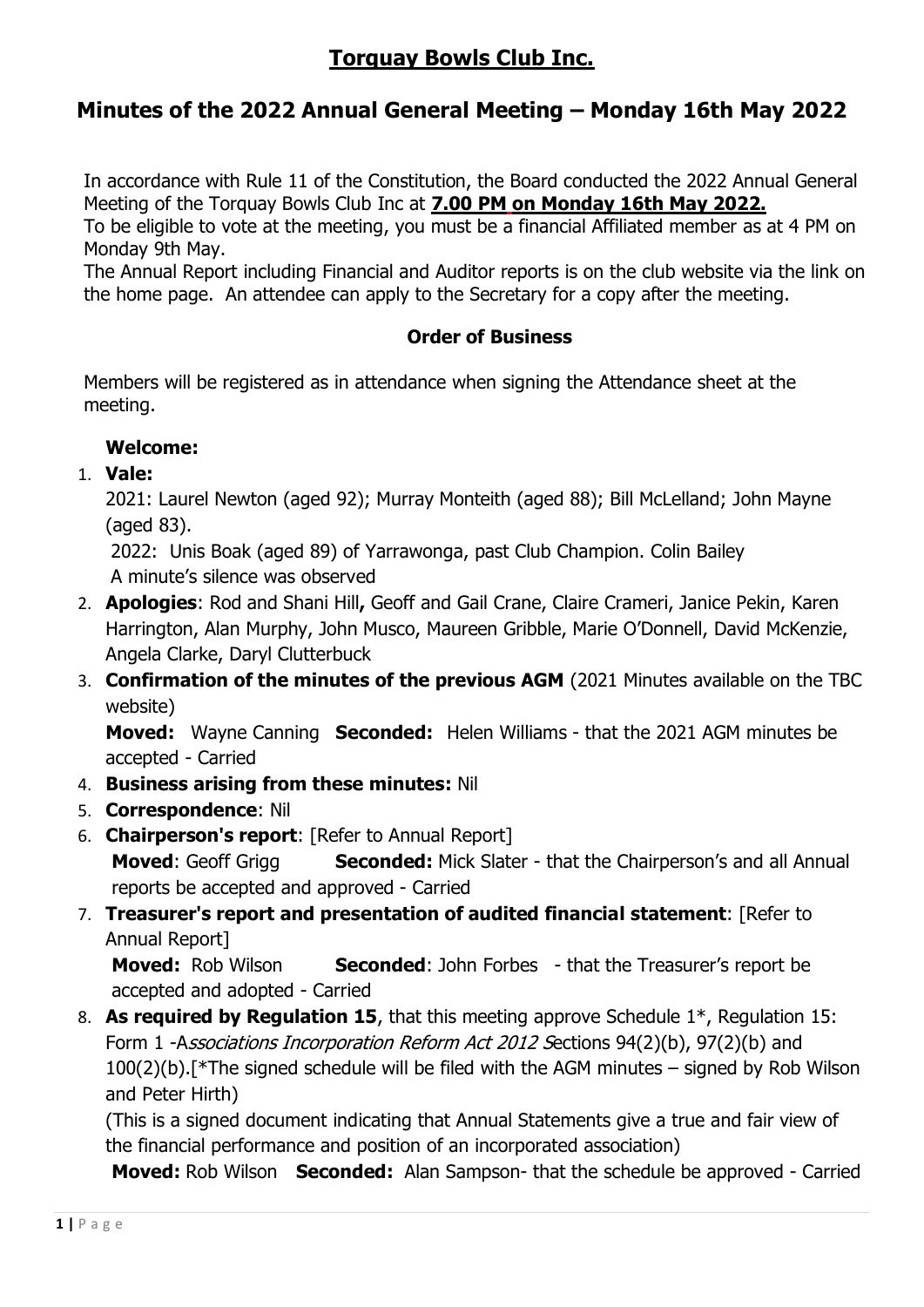9. **Club Recognition - Distinguished Service Award/s** and/or **Life Membership** 

**Award/s:** – Voting on life membership approval was conducted at the meeting by a show of hands. Voting for each nomination was unanimous in favour

**Distinguished Service Award:** Bill Dobson

**Life Memberships –** Rosemary Canning, Gwenda Grigg and John Forbes Each Life Member was congratulated and presented with a badge by a member of the Board of Management

Each recipient responded accordingly

10. **Election and confirmation of Office Bearers for 2022/2023**: (Returning Officer conducted election and confirmed Officer Bearers for 2022/2023)

**Moved:** Peter Hirth **Seconded:** Tony Gall - that the elected office bearers be accepted and approved – Carried

Rob Wilson thanked Gary Banks for his contribution to the Board of Management and in particular his leadership through the last couple of tough years. Joe Issell thanked Lance Avent for his dedicated service to the club and welcomed Rob Aitken and Julie McNamara to the Board of Management

- 11. **Recognition of Club Champions for 2021/2022:** (as listed in the agenda and AGM report)
- 12. **Handover to Incoming Chairperson 2022/2023:**

Gary Banks invited Peter Anderson to take up his position as Chair of The Torquay Bowls Club Board of Management

- 13. **Appointment of Auditor for 2022/23: Moved**: Rob Wilson **Seconded:** Gwenda Grigg - that Elaine Van Der Meer CPA be appointed Auditor for 2022/23 - Carried
- 14. **Date of next meeting**: Monday 1st May, 2023
- 15. **Close: -** Meeting closed at 7.55pm
- 16. **General Business**: Midweek Pennant Bowls starts 27th September Saturday Pennant starts 2nd October

## **2022 Torquay Bowls Club Inc – Results of Nominations/Elections**

#### **Board Of Management:**

Chairperson: Peter Anderson Treasurer: Nobles and the Rob Wilson Facilities Director: Rob Aitken Marketing Director: Scott Holmes Membership Director: Julie McNamara

**Bowls Committee:**

Secretary: Secretary: **Brendan Gaudion** Pennant Coordinator: Wayne Chaffey Tournaments/Championships Coord: Karen Harrington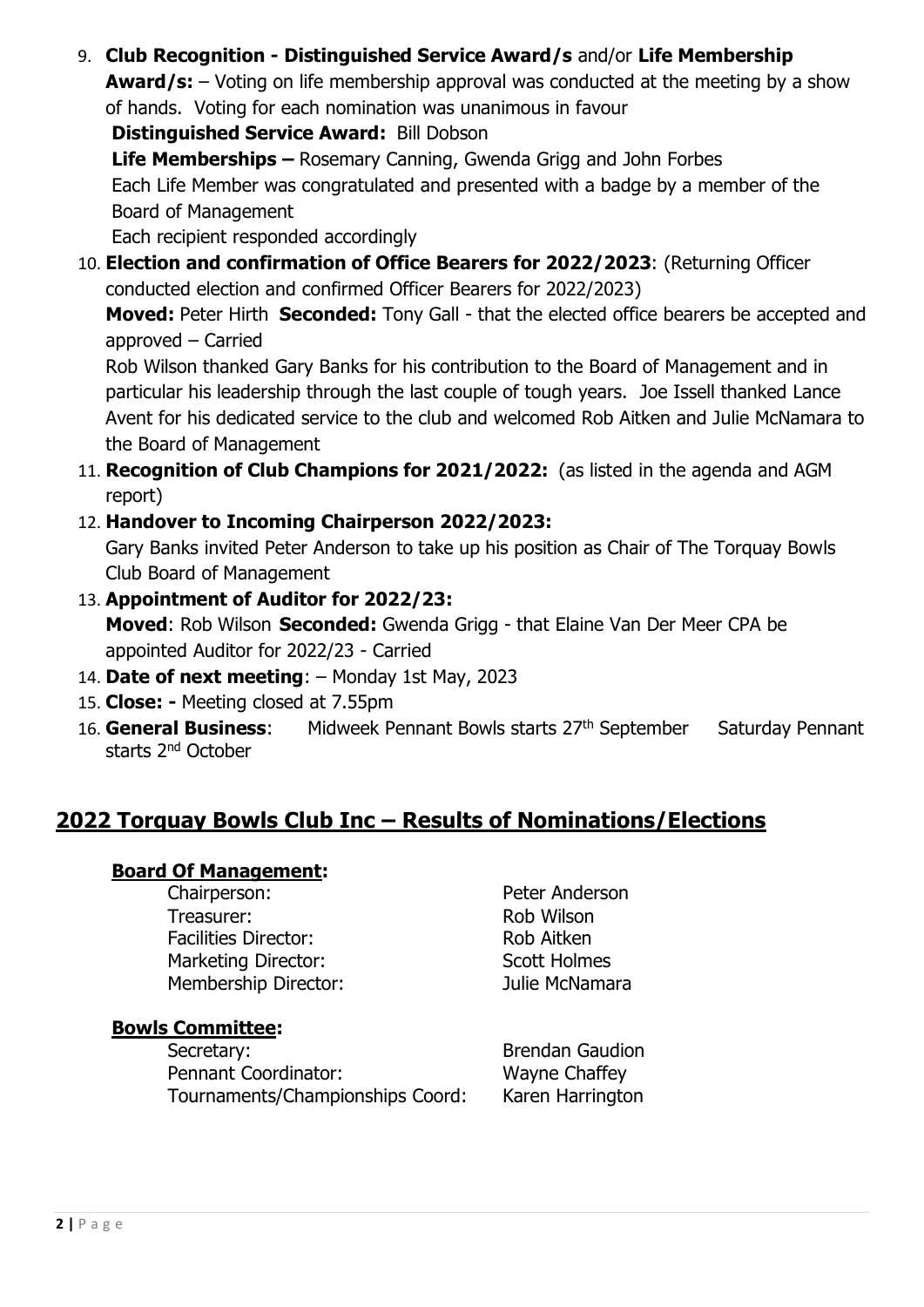#### **Saturday Pennant Subcommittee: Tuesday Pennant Subcommittee:**

(2 Positions for 2 years) (2 positions for 2 years) Val Oswald Effie Wake

Peter Slater National Structure of Sandra Skene

**Archives/Historian:** Wayne Chaffey **FLAME Group:** Philip Price Gail Crane **Fixture Book Manager:** Janice Pekin

**Greens Manager:** Ron Sommerville (ongoing) Administration Support: Rosemary Canning (ongoing)

On behalf of the outgoing Board of Management, thank you to those members who have nominated. Peter Hirth - Secretary

# **Recognition of Club Champions for 2021/22:**

Club Championship Results – 2021/2022

| Women's Singles:      | Winner – Karen Harrington                                   |
|-----------------------|-------------------------------------------------------------|
|                       | Runner Up - Angela Clarke                                   |
| Men's Singles:        | Winner - Gary Banks                                         |
|                       | Runner Up - Brett Irvine                                    |
| Men's Veterans:       | Winner – Alan Sampson                                       |
|                       | Runner Up - Paul French                                     |
| Women's Veterans:     | Winner - Ro Porter                                          |
|                       | Runner Up - Gill Pritchard                                  |
| 100-Up H'Cap:         | Winner - Brendan Gaudion                                    |
|                       | Runner Up - Shane Hicks                                     |
| Minor Singles:        | Winner - Peter Hirth                                        |
|                       | Runner Up - David Pritchard                                 |
| <b>Women's Pairs:</b> | Winners - Gill Pritchard / Karen Wiener (Skip)              |
|                       | Runners Up - Corry Hooiveld / Sandra Skene (Skip)           |
| Men's Pairs:          | Winners – Gary Banks / Alan Sampson (Skip)                  |
|                       | Runners Up – Tim Jenkinson / Daryl Kitchin (Skip)           |
| <b>Mixed Pairs:</b>   | Winners - Sandra Skene / Alan Sampson                       |
|                       | Runners Up - Effie Wake / Michael Wake                      |
| Triples:              | Winners - Corry Hooiveld / Kas Harrington / Alan Sampson    |
|                       | Runners Up – Lindsay Harrington / Rob Aitken / Michael Wake |
|                       | Number of players entered in the above: 267                 |

Number of players entered in the above: 267

## **Regional Event Results – 2021/22:**

Champion of Champions: Karen Harrington & Gary Banks (Singles); Alan Sampson & Ro Porter (Veterans) represented the club.

GBR Men's Veterans Champion of Champions: Winner: Alan Sampson

GBR State Women's 60 & Over Pairs: Winners: Karen Wiener & Karen Harrington (s)